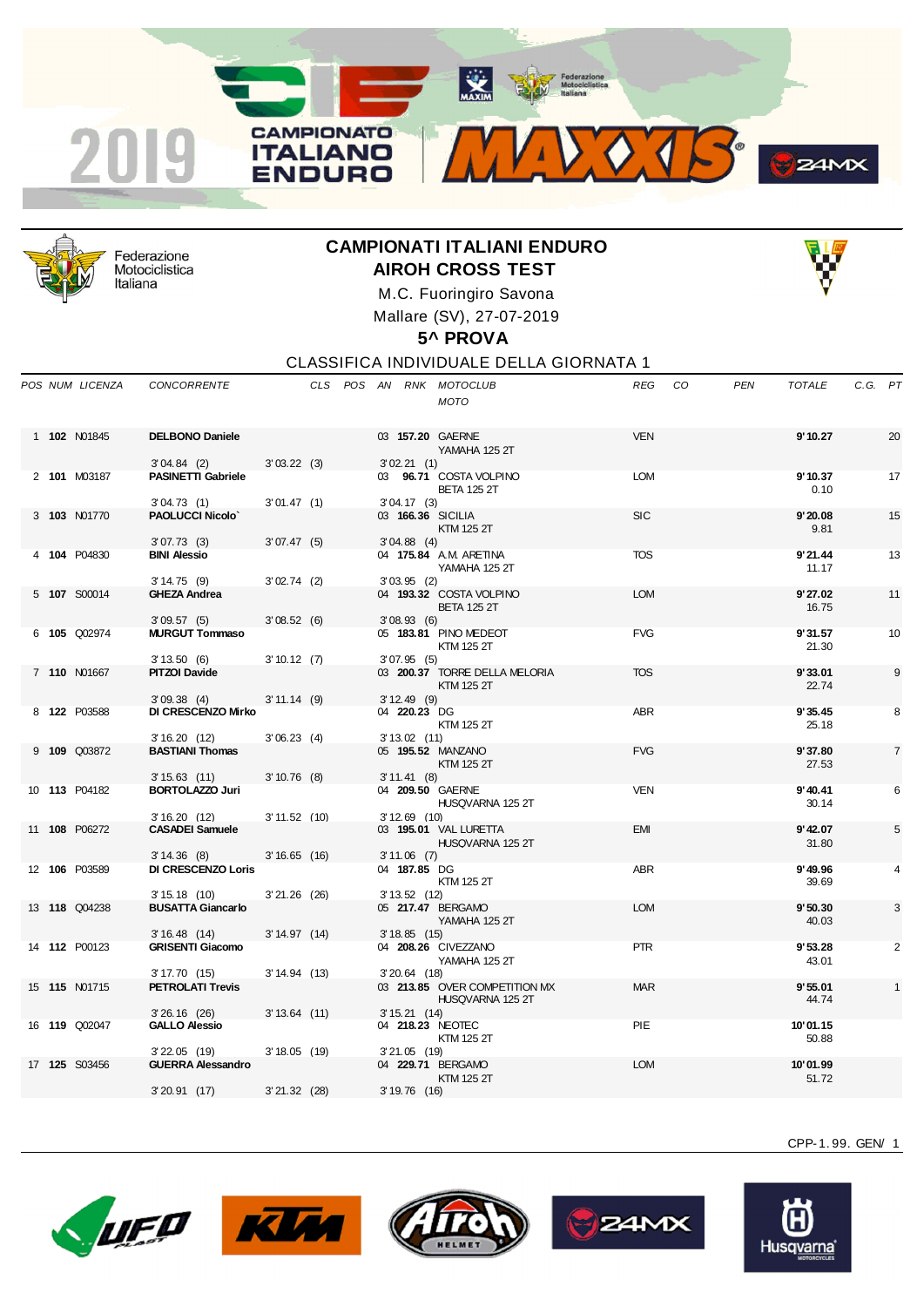MAXIM Pederazione

**CAMPIONATO** 

**ITALIANO** 

**ENDURO** 

2019



 $\mathcal{G}$ **24MX** 

|  | POS NUM LICENZA      | <b>CONCORRENTE</b>                     |                   |  |                   | CLS POS AN RNK MOTOCLUB               | REG        | CO | <b>PEN</b> | <b>TOTALE</b>        | C.G. PT |  |
|--|----------------------|----------------------------------------|-------------------|--|-------------------|---------------------------------------|------------|----|------------|----------------------|---------|--|
|  |                      |                                        |                   |  |                   | <b>MOTO</b>                           |            |    |            |                      |         |  |
|  |                      |                                        |                   |  |                   |                                       |            |    |            |                      |         |  |
|  |                      |                                        |                   |  |                   |                                       |            |    |            |                      |         |  |
|  | 18 <b>111</b> Q04298 | SIDOTI Attilio Giuseppe                |                   |  |                   | 03 207.28 SICILIA<br>HUSQVARNA 125 2T | <b>SIC</b> |    |            | 10'02.55<br>52.28    |         |  |
|  |                      | 3'21.40(18)                            | 3'21.20(25)       |  | $3'19.95$ (17)    |                                       |            |    |            |                      |         |  |
|  | 19 205 Q00143        | <b>COLORIO Luca</b>                    |                   |  |                   | 05 210.78 GAERNE<br>KTM 85 2T         | <b>VEN</b> |    |            | 10'13.93<br>1'03.66  |         |  |
|  |                      | $3'23.19$ (20)                         | 3'16.77(17)       |  | $3'33.97$ (27)    |                                       |            |    |            |                      |         |  |
|  | 20 201 P06356        | <b>ELGARI Alberto</b>                  |                   |  |                   | 05 176.33 CROSTOLO                    | EMI        |    |            | 10'16.31             |         |  |
|  |                      | 3' 13.97 (7)                           | $3'24.69$ (34)    |  | $3'37.65$ (29)    | KTM 85 2T                             |            |    |            | 1'06.04              |         |  |
|  | 21 121 R03379        | <b>GANDOLFO Cesare</b>                 |                   |  |                   | 04 219.21 CALVARI                     | LIG.       |    |            | 10'18.66             |         |  |
|  |                      | 3'50.22(67)                            | 3' 13.74 (12)     |  | 3'14.70(13)       | KTM 125 2T                            |            |    |            | 1'08.39              |         |  |
|  | 22 206 Q00016        | <b>VERZEROLI Manuel</b>                |                   |  |                   | 05 213.04 BERGAMO                     | <b>LOM</b> |    |            | 10'19.84             |         |  |
|  |                      |                                        |                   |  |                   | KTM 85 2T                             |            |    |            | 1'09.57              |         |  |
|  | 23 120 N02975        | 3'24.50(22)<br><b>BOCCONI Andrea</b>   | 3' 18.37 (21)     |  | $3'36.97$ (28)    | 04 218.88 MX REVEL                    | <b>LOM</b> |    |            | 10'22.46             |         |  |
|  |                      |                                        |                   |  |                   | HUSQVARNA 125 2T                      |            |    |            | 1'12.19              |         |  |
|  | 24 127 P00270        | 3'37.27(41)<br><b>FOSSATI Andrea</b>   | $3'21.26$ (26)    |  | $3'23.93$ (21)    | 03 234.82 COSTA VOLPINO               | LOM        |    |            | 10'22.58             |         |  |
|  |                      |                                        |                   |  |                   | <b>BETA 125 2T</b>                    |            |    |            | 1' 12.31             |         |  |
|  |                      | 3'25.90(25)                            | $3'25.56$ (37)    |  | $3'31.12$ (24)    |                                       |            |    |            |                      |         |  |
|  | 25 209 R00018        | <b>CAGNONI Simone</b>                  |                   |  |                   | 06 221.40 BERGAMO<br>KTM 85 2T        | <b>LOM</b> |    |            | 10'25.43<br>1' 15.16 |         |  |
|  |                      | $3'25.59$ (24)                         | $3'20.45$ (24)    |  | 3'39.39(32)       |                                       |            |    |            |                      |         |  |
|  | 26 202 Q00144        | <b>MEI Davide</b>                      |                   |  |                   | 05 191.89 GAERNE<br>KTM 85 2T         | VEN        |    |            | 10'25.50<br>1' 15.23 |         |  |
|  |                      | $3'20.26$ (16)                         | $3'25.04$ (36)    |  | 3' 40.20 (34)     |                                       |            |    |            |                      |         |  |
|  | 26 214 Q01007        | <b>PRATESI Cosimo</b>                  |                   |  |                   | 05 225.54 VALDISIEVE                  | <b>TOS</b> |    |            | 10'25.50             |         |  |
|  |                      | $3'23.58$ (21)                         | $3'20.15$ (23)    |  | $3' 41.77$ (35)   | KTM 85 2T                             |            |    |            | 1' 15.23             |         |  |
|  | 28 208 Q01460        | <b>PIERSIGILLI Luca</b>                |                   |  |                   | 06 217.60 OSTRA                       | <b>MAR</b> |    |            | 10'26.20             |         |  |
|  |                      | $3'25.14$ (23)                         | $3' 18.28$ (20)   |  | $3'$ 42.78 $(37)$ | HUSQVARNA 85 2T                       |            |    |            | 1' 15.93             |         |  |
|  | 29 204 S00411        | <b>CORSI Valentino</b>                 |                   |  |                   | 05 210.62 G.S.FIAMME ORO MILANO       | <b>LOM</b> |    |            | 10'28.20             |         |  |
|  |                      |                                        |                   |  |                   | HUSQVARNA 85 2T                       |            |    |            | 1' 17.93             |         |  |
|  | 30 140 T01281        | $3'26.18$ (27)<br><b>BOANO Samuli</b>  | 3'15.54(15)       |  | 3'46.48(41)       | 05 302.05 DOGLIANI                    | PIE        |    |            | 10'29.82             |         |  |
|  |                      |                                        |                   |  |                   | <b>BETA 125 2T</b>                    |            |    |            | 1' 19.55             |         |  |
|  | 31 131 U02463        | 3'32.50(35)<br><b>BORDONI Edoardo</b>  | $3'26.73$ (39)    |  | $3'30.59$ (23)    | 04 250.54 RACING TERN                 | <b>UMB</b> |    |            | 10'30.89             |         |  |
|  |                      |                                        |                   |  |                   | KTM 125 2T                            |            |    |            | 1'20.62              |         |  |
|  |                      | 3'38.55(43)                            | $3'24.76$ (35)    |  | $3'27.58$ (22)    |                                       |            |    |            |                      |         |  |
|  | 32 207 Q00026        | <b>SCARDINA Pietro</b>                 |                   |  |                   | 05 217.48 VALDISIEVE<br>YAMAHA 85 2T  | <b>TOS</b> |    |            | 10'31.19<br>1'20.92  |         |  |
|  |                      | 3'34.11(37)                            | 3' 17.12 (18)     |  | $3'39.96$ (33)    |                                       |            |    |            |                      |         |  |
|  | 33 126 N01843        | <b>PEGORARO Elia</b>                   |                   |  |                   | 04 231.86 GAERNE<br><b>BETA 50 2T</b> | <b>VEN</b> |    |            | 10'32.85<br>1'22.58  |         |  |
|  |                      | 3'31.62(33)                            | $3'30.03$ (46)    |  | 3'31.20(25)       |                                       |            |    |            |                      |         |  |
|  | 34 203 S01221        | <b>TORTORETO Federico</b>              |                   |  | 05 202.73 DG      | KTM 85 2T                             | ABR        |    |            | 10'35.26<br>1'24.99  |         |  |
|  |                      | 3'39.15(46)                            | 3'22.15(31)       |  | $3'33.96$ (26)    |                                       |            |    |            |                      |         |  |
|  | 35 142 Q03408        | VIZZUTTI Luca                          |                   |  |                   | 03 304.81 GEMONA                      | <b>FVG</b> |    |            | 10'35.88             |         |  |
|  |                      | $3'26.51$ (28)                         | $3'31.34$ (49)    |  | $3'38.03$ (30)    | KTM 125 2T                            |            |    |            | 1'25.61              |         |  |
|  | 36 211 R04399        | GHEZZI Luca                            |                   |  |                   | 05 224.27 G.S.FIAMME ORO MILANO       | <b>LOM</b> |    |            | 10'39.25             |         |  |
|  |                      | 3'29.60(30)                            | 3'21.71(29)       |  | 3' 47.94 (43)     | KTM 85 2T                             |            |    |            | 1'28.98              |         |  |
|  | 37 216 Q02701        | <b>DOGLIO Gabriele</b>                 |                   |  |                   | 06 230.12 VITTORIO ALFIERI            | PIE        |    |            | 10'45.11             |         |  |
|  |                      |                                        |                   |  |                   | KTM 85 2T                             |            |    |            | 1'34.84              |         |  |
|  | 38 <b>221 R02940</b> | $3'37.88$ (42)<br><b>GUASTINI Niko</b> | $3'$ 22.09 $(30)$ |  | 3' 45.14 (39)     | 07 235.67 SARZANA                     | <b>TOS</b> |    |            | 10'47.87             |         |  |
|  |                      |                                        |                   |  |                   | KTM 85 2T                             |            |    |            | 1'37.60              |         |  |
|  |                      | $3'32.68$ (36)                         | 3'26.30(38)       |  | $3' 48.89$ (45)   |                                       |            |    |            |                      |         |  |
|  |                      |                                        |                   |  |                   |                                       |            |    |            |                      |         |  |









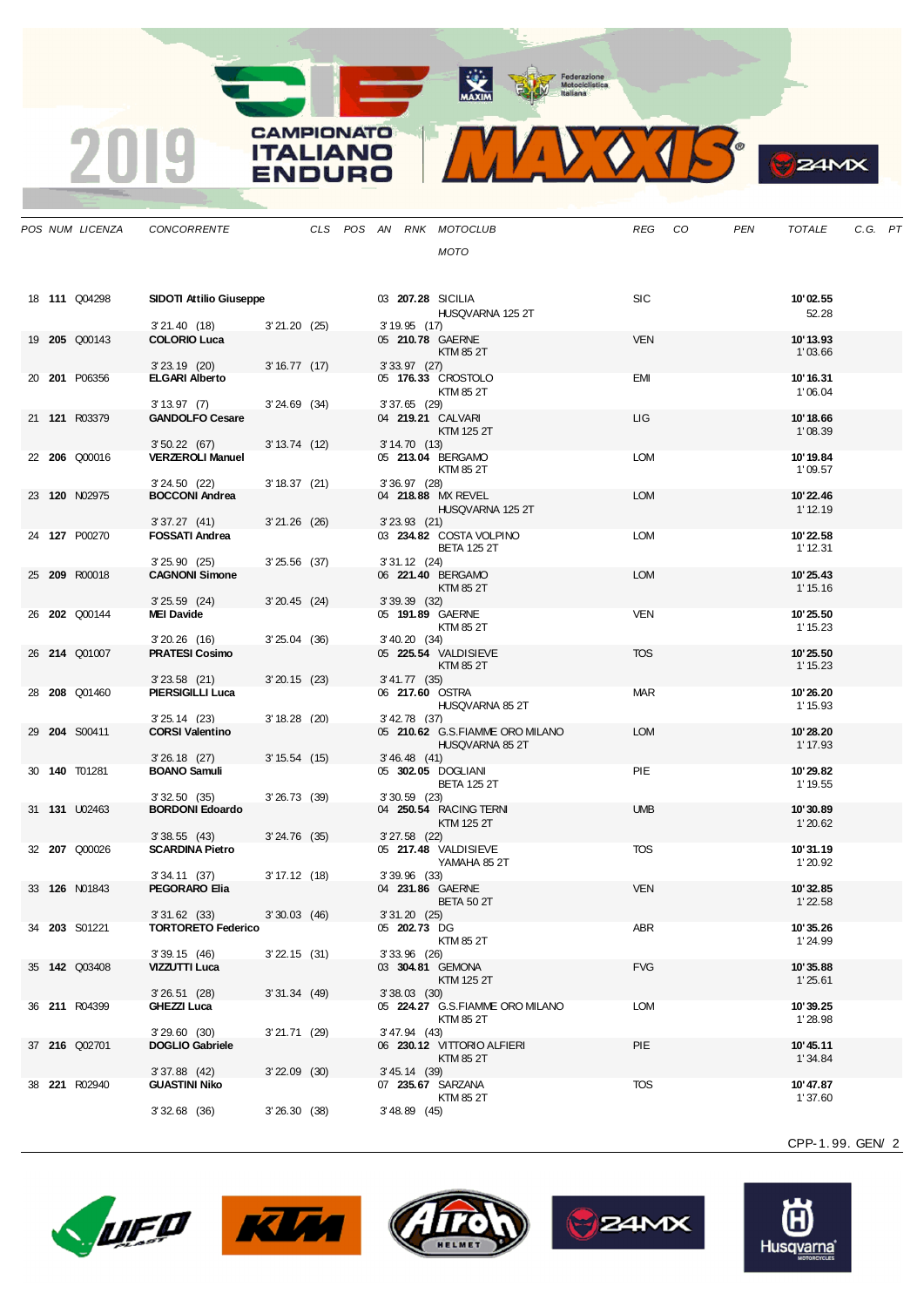MAXIM Pederazione

CAMPIONATO

**ITALIANO** 

**ENDURO** 

2019



**B**<sub>z</sub>amx

|  | POS NUM LICENZA      | CONCORRENTE                                    |                |      |  |                   | CLS POS AN RNK MOTOCLUB                | REG        | CO | PEN | TOTALE               | C.G. PT |  |
|--|----------------------|------------------------------------------------|----------------|------|--|-------------------|----------------------------------------|------------|----|-----|----------------------|---------|--|
|  |                      |                                                |                |      |  |                   | <b>MOTO</b>                            |            |    |     |                      |         |  |
|  |                      |                                                |                |      |  |                   |                                        |            |    |     |                      |         |  |
|  | 39 217 S00416        | <b>GIOACHIN Alessio</b>                        |                |      |  |                   | 05 230.38 G.S.FIAMME ORO MILANO        | <b>LOM</b> |    |     | 10'51.80             |         |  |
|  |                      |                                                |                |      |  |                   | KTM 85 2T                              |            |    |     | 1' 41.53             |         |  |
|  |                      | 3'31.50(32)                                    | $3'28.04$ (40) |      |  | $3'52.26$ (48)    |                                        |            |    |     |                      |         |  |
|  | 40 134 R03380        | <b>GINOCCHIO Davide</b>                        |                |      |  |                   | 04 269.47 CALVARI<br>KTM 125 2T        | ЦG         |    |     | 10'52.99<br>1'42.72  |         |  |
|  |                      | 3'38.77(44)                                    | 3'31.92(51)    |      |  | $3'$ 42.30 $(36)$ |                                        |            |    |     |                      |         |  |
|  | 41 116 N01472        | <b>ROSS Francesco</b>                          |                |      |  |                   | 03 214.20 ROMANS                       | <b>FVG</b> |    |     | 10'53.65             |         |  |
|  |                      | 3' 40.72 (48)                                  | $3'51.36$ (90) |      |  | $3'21.57$ (20)    | TM 125 2T                              |            |    |     | 1' 43.38             |         |  |
|  | 42 225 R00956        | <b>GROSSI Nicola</b>                           |                |      |  |                   | 05 245.33 CROSTOLO                     | EMI        |    |     | 10'54.07             |         |  |
|  |                      | 3'29.90(31)                                    | $3'20.14$ (22) |      |  | 4'04.03 (56)      | HUSQVARNA 85 2T                        |            |    |     | 1' 43.80             |         |  |
|  | 43 213 S02042        | <b>MELCHIORRI Gabriele</b>                     |                |      |  |                   | 07 225.03 GRAFFIGNANO 1989             | LAZ        |    |     | 10'55.02             |         |  |
|  |                      |                                                |                |      |  |                   | HUSQVARNA 85 2T                        |            |    |     | 1'44.75              |         |  |
|  | 44 <b>132</b> S00240 | 3'36.29(39)<br><b>MARANGONI Emanuele Paolo</b> | $3'23.38$ (32) |      |  | 3'55.35(49)       | 03 250.86 MX REVEL                     | <b>LOM</b> |    |     | 10'57.61             |         |  |
|  |                      |                                                |                |      |  |                   | KTM 125 2T                             |            |    |     | 1'47.34              |         |  |
|  | 45 212 Q00620        | 3'42.86 (51)<br><b>ALCARAS Edoardo</b>         | $3'28.77$ (43) |      |  | $3' 45.98$ (40)   | 05 224.43 G.S.FIAMME ORO MILANO        | <b>LOM</b> |    |     | 10'57.64             |         |  |
|  |                      |                                                |                |      |  |                   | HUSQVARNA 85 2T                        |            |    |     | 1' 47.37             |         |  |
|  |                      | $3'28.65$ (29)                                 | 3'38.59(66)    |      |  | 3'50.40(46)       |                                        |            |    |     |                      |         |  |
|  | 46 <b>145</b> U00658 | <b>SALA Tommaso</b>                            |                |      |  |                   | 04 S.R. VITTORIO ALFIERI<br>KTM 125 2T | <b>PIE</b> |    |     | 10'57.89<br>1'47.62  |         |  |
|  |                      | 3' 31.74 (34)                                  | 3'35.53(57)    |      |  | $3'50.62$ (47)    |                                        |            |    |     |                      |         |  |
|  | 47 135 V01928        | <b>SANDRI Lorenzo</b>                          |                |      |  |                   | 03 276.66 VERSILIA CORSE<br>KTM 125 2T | <b>TOS</b> |    |     | 11'03.45             |         |  |
|  |                      | 3' 42.88 (52)                                  | 3'37.34(61)    |      |  | $3' 43.23$ (38)   |                                        |            |    |     | 1'53.18              |         |  |
|  | 48 <b>141</b> U01647 | <b>SANNAZZARO Gabriele</b>                     |                |      |  |                   | 03 302.31 NEOTEC                       | PIE        |    |     | 11'04.02             |         |  |
|  |                      | 3' 43.36 (56)                                  | 3'32.44(53)    |      |  | 3' 48.22 (44)     | KTM 125 2T                             |            |    |     | 1'53.75              |         |  |
|  | 49 210 Q03546        | <b>ZUCCONI Elia</b>                            |                |      |  |                   | 05 223.38 VAL LURETTA                  | <b>EMI</b> |    |     | 11'04.17             |         |  |
|  |                      | $3'35.58$ (38)                                 | 3'28.05(41)    |      |  | 4' 00.54 (52)     | HUSQVARNA 85 2T                        |            |    |     | 1'53.90              |         |  |
|  | 50 <b>222</b> Q02466 | <b>SCUCCHIA Geremy Martin</b>                  |                |      |  |                   | 05 237.78 SPOLETO                      | <b>UMB</b> |    |     | 11'10.59             |         |  |
|  |                      |                                                |                |      |  |                   | KTM 85 2T                              |            |    |     | 2'00.32              |         |  |
|  | 51 223 S05272        | 3' 43.03 (54)<br><b>MOSCA Pierpaolo</b>        | $3'23.85$ (33) |      |  | 4' 03.71 (55)     | 08 239.31 SICILIA                      | <b>SIC</b> |    |     | 11'11.48             |         |  |
|  |                      |                                                |                |      |  |                   | KTM 85 2T                              |            |    |     | 2'01.21              |         |  |
|  | 52 215 R01414        | 3' 42.91 (53)<br><b>CABASS Luca</b>            | $3'29.01$ (44) |      |  | 3'59.56(50)       | 05 229.53 CARSO                        | <b>FVG</b> |    |     | 11'18.26             |         |  |
|  |                      |                                                |                |      |  |                   | KTM 85 2T                              |            |    |     | 2'07.99              |         |  |
|  | 53 138 S01175        | 3'46.02(61)<br>RAMPOLDI Jacopo                 | 3'29.70(45)    |      |  | 4' 02.54 (54)     | 05 293.98 VALLE STAFFORA               | <b>LOM</b> |    |     | 11'18.36             |         |  |
|  |                      |                                                |                |      |  |                   | HUSQVARNA 125 2T                       |            |    |     | 2'08.09              |         |  |
|  |                      | 4'06.71 (91)                                   | 3'32.92(55)    |      |  | 3'38.73(31)       |                                        |            |    |     |                      |         |  |
|  | 54 220 Q04813        | RUGGERI Bernardo                               |                |      |  |                   | 05 234.92 MATELICA<br>KTM 85 2T        | <b>MAR</b> |    |     | 11'20.28<br>2' 10.01 |         |  |
|  |                      | 3' 39.14 (45)                                  | $3'53.95$ (92) |      |  | 3'47.19 (42)      |                                        |            |    |     |                      |         |  |
|  | 55 230 Q04589        | <b>PITTALUGA Aurora</b>                        |                | LADY |  |                   | 05 260.73 CALVARI<br><b>KTM 85 2T</b>  | ЦG         |    |     | 11'23.23<br>2' 12.96 |         |  |
|  |                      | 3' 44.33 (58)                                  | 3'34.28(56)    |      |  | 4'04.62(57)       |                                        |            |    |     |                      |         |  |
|  | 56 <b>250</b> T00215 | <b>BERGER Alessio</b>                          |                |      |  |                   | 06 294.48 G.S.FIAMME ORO MILANO        | <b>LOM</b> |    |     | 11'30.49             |         |  |
|  |                      | 3'47.97 (64)                                   | $3'31.46$ (50) |      |  | 4' 11.06 (62)     | <b>KTM 85 2T</b>                       |            |    |     | 2'20.22              |         |  |
|  | 57 137 M03732        | <b>MINERVINI Riccardo</b>                      |                |      |  |                   | 03 292.36 CARSO                        | <b>FVG</b> |    |     | 11'31.55             |         |  |
|  |                      | 3' 42.68 (50)                                  | 3'37.26(60)    |      |  | 4' 11.61 (63)     | KTM 125 2T                             |            |    |     | 2' 21.28             |         |  |
|  | 58 <b>218</b> R02055 | <b>PIVETTA Filippo</b>                         |                |      |  |                   | 07 230.49 MANZANO                      | <b>FVG</b> |    |     | 11'32.72             |         |  |
|  |                      | 3'43.95 (57)                                   | $3'48.67$ (83) |      |  |                   | <b>KTM 85 2T</b>                       |            |    |     | 2' 22.45             |         |  |
|  | 59 229 R00578        | <b>PECORARI Samuele</b>                        |                |      |  | 4'00.10 (51)      | 06 252.73 SPOLETO                      | <b>UMB</b> |    |     | 11'33.19             |         |  |
|  |                      |                                                |                |      |  |                   | <b>KTM 85 2T</b>                       |            |    |     | 2' 22.92             |         |  |
|  |                      | 3' 45.26 (60)                                  | 3'37.55(63)    |      |  | 4' 10.38 (61)     |                                        |            |    |     |                      |         |  |
|  |                      |                                                |                |      |  |                   |                                        |            |    |     | CPP-1.99. GEN/3      |         |  |
|  |                      |                                                |                |      |  |                   |                                        |            |    |     |                      |         |  |









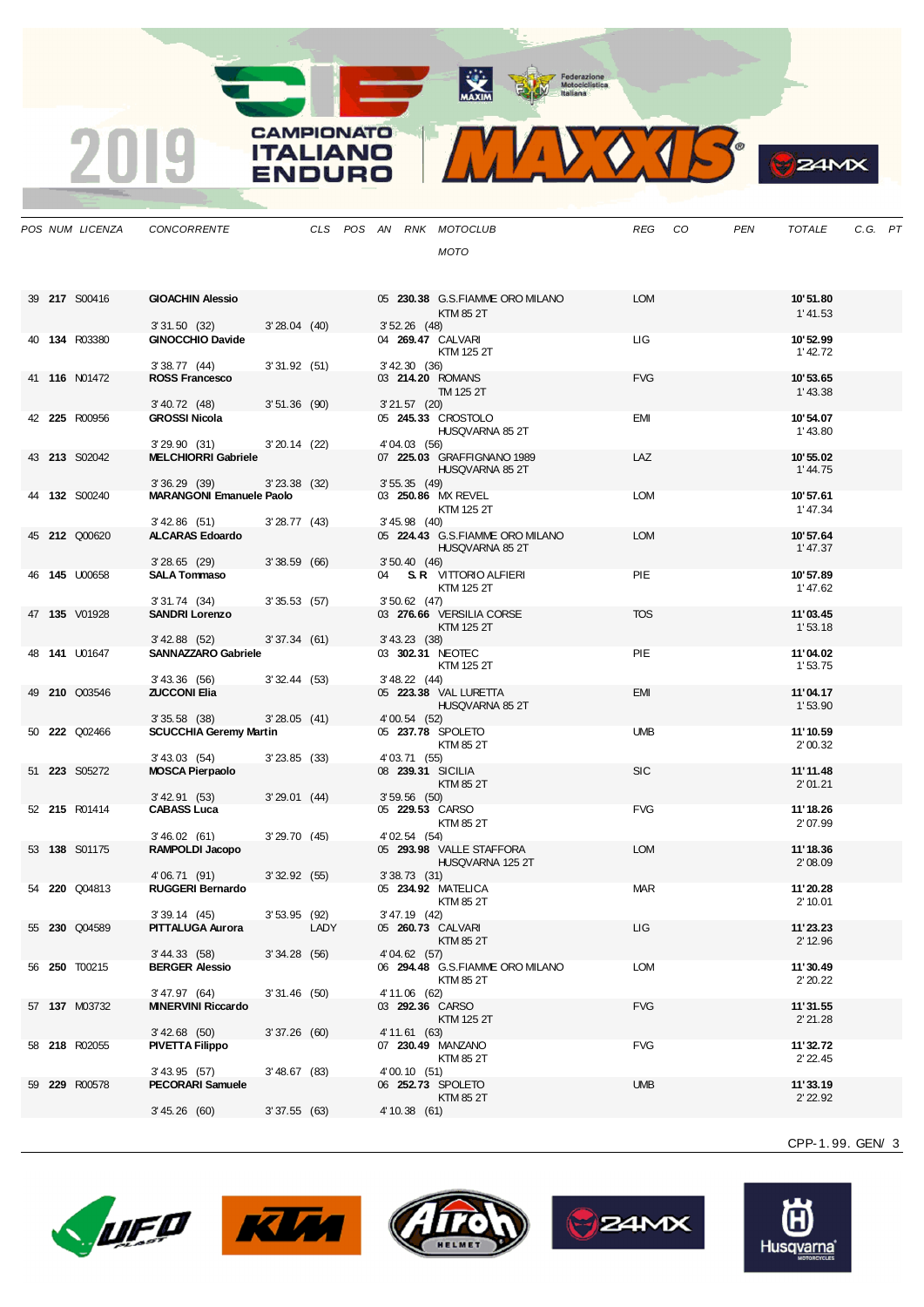**ANTIQUE DE EN ENCORECTE DE LA CONSTANTINA DE LA CONSTANTINA DE LA CONSTANTINA DE LA CONSTANTINA DE LA CONSTANTINA DE LA CONSTANTINA DE LA CONSTANTINA DE LA CONSTANTINA DE LA CONSTANTINA DE LA CONSTANTINA DE LA CONSTANTINA** 

**CAMPIONATO** 

**ITALIANO** 

2019



| 24MX |
|------|
|      |

|  | POS NUM LICENZA | CONCORRENTE                                 |                 |      |  |                               | CLS POS AN RNK MOTOCLUB                             | REG        | CO | PEN | TOTALE               | C.G. PT |  |
|--|-----------------|---------------------------------------------|-----------------|------|--|-------------------------------|-----------------------------------------------------|------------|----|-----|----------------------|---------|--|
|  |                 |                                             |                 |      |  |                               | <b>MOTO</b>                                         |            |    |     |                      |         |  |
|  |                 |                                             |                 |      |  |                               |                                                     |            |    |     |                      |         |  |
|  | 60 227 S00835   | <b>LEOPARDI Nicolo'</b>                     |                 |      |  |                               | 06 249.64 CROSTOLO<br>HUSQVARNA 85 2T               | EMI        |    |     | 11'33.69<br>2' 23.42 |         |  |
|  | 61 228 U02330   | 3' 40.54 (47)<br>D'EUSTACHIO Christian      | 3'32.52(54)     |      |  | 4' 20.63 (67)<br>07 250.19 DG | KTM 85 2T                                           | ABR        |    |     | 11'34.12<br>2' 23.85 |         |  |
|  |                 | 3' 45.12 (59)                               | 3'28.24(42)     |      |  | 4' 20.76 (68)                 |                                                     |            |    |     |                      |         |  |
|  | 62 231 R03518   | <b>PASQUATO Riccardo</b><br>3' 47.59 (62)   | $3'30.64$ (48)  |      |  | 4' 19.91 (66)                 | 06 261.11 GAERNE<br>KTM 85 2T                       | VEN        |    |     | 11'38.14<br>2' 27.87 |         |  |
|  | 63 244 S03150   | <b>SCANDURRA Gioele Matteo</b>              |                 |      |  |                               | 07 280.04 SICILIA<br>KTM 85 2T                      | <b>SIC</b> |    |     | 11'38.17<br>2'27.90  |         |  |
|  |                 | 3' 41.24 (49)                               | 3'32.37(52)     |      |  | 4' 24.56 (73)                 |                                                     |            |    |     |                      |         |  |
|  | 64 224 T00208   | <b>MARGARITO Mauro Rolando</b>              |                 |      |  |                               | 06 239.37 MX REVEL<br>KTM 85 2T                     | <b>LOM</b> |    |     | 11'43.07<br>2'32.80  |         |  |
|  | 65 136 M02502   | 3'36.95(40)<br><b>GIVONETTI Elisa</b>       | 4'03.65 (102)   | LADY |  | 4' 02.47 (53)                 | 03 283.39 AZEGLIO                                   | PIE        |    |     | 11'44.42             |         |  |
|  |                 | 3'49.36 (66)                                | 3' 47.24 (79)   |      |  | 4'07.82 (58)                  | KTM 125 2T                                          |            |    |     | 2'34.15              |         |  |
|  | 66 254 R04751   | <b>PASINETTI Marco</b>                      |                 |      |  |                               | 07 298.91 COSTA VOLPINO<br>YAMAHA 85 2T             | <b>LOM</b> |    |     | 11'44.45<br>2'34.18  |         |  |
|  | 67 146 T02158   | 3'47.72 (63)<br><b>BOLIS Federico</b>       | 3'40.90(71)     |      |  | 4' 15.83 (64)                 | 03 S.R BERGAMO                                      | <b>LOM</b> |    |     | 11'49.21             |         |  |
|  |                 | 3'50.53(69)                                 | 3'50.31(87)     |      |  | 4' 08.37 (59)                 | KTM 125 2T                                          |            |    |     | 2' 38.94             |         |  |
|  | 68 239 T04028   | <b>UTECH Gennaro</b>                        |                 |      |  |                               | 09 276.01 SICILIA RACING MOTORSPORT<br>KTM 65 2T    | <b>SIC</b> |    |     | 11'49.44<br>2'39.17  |         |  |
|  | 69 219 U00510   | 3' 43.26 (55)<br><b>FERSINI Luca</b>        | $3'40.68$ (70)  |      |  | 4'25.50 (74)                  | 05 230.53 S.A.C.E.<br>KTM 85 2T                     | <b>PUG</b> |    |     | 11'52.95<br>2' 42.68 |         |  |
|  |                 | 4'03.29 (89)                                | 3'30.44(47)     |      |  | 4' 19.22 (65)                 |                                                     |            |    |     |                      |         |  |
|  | 70 237 S03455   | <b>BUSATTA Cristiano</b>                    |                 |      |  |                               | 08 274.64 BERGAMO<br>KTM 85 2T                      | <b>LOM</b> |    |     | 11'56.04<br>2' 45.77 |         |  |
|  | 71 233 S02929   | $3'56.48$ (77)<br><b>SAVI Manuel</b>        | 3'37.95(64)     |      |  | 4'21.61 (69)                  | 08 269.01 OSTRA<br>KTM 65 2T                        | <b>MAR</b> |    |     | 11'56.68<br>2' 46.41 |         |  |
|  |                 | 4'08.70 (94)                                | 3'37.99(65)     |      |  | 4'09.99 (60)                  |                                                     |            |    |     |                      |         |  |
|  | 72 243 S05463   | <b>MOLINARO Andrea</b>                      |                 |      |  |                               | 07 279.04 HARD TRACKS/BAD BOYS BUJA MC<br>KTM 85 2T | <b>FVG</b> |    |     | 12'02.55<br>2'52.28  |         |  |
|  | 73 247 T00058   | 4'00.31 (83)<br><b>MARTORANO Paolo</b>      | 3'40.36(68)     |      |  | 4'21.88 (70)                  | 08 292.22 GAERNE<br>KTM 65 2T                       | <b>VEN</b> |    |     | 12'06.79<br>2'56.52  |         |  |
|  |                 | 4'04.28 (90)                                | 3'39.55(67)     |      |  | 4' 22.96 (71)                 |                                                     |            |    |     |                      |         |  |
|  | 74 256 T01731   | <b>VENUTO Gabriele Elio</b>                 |                 |      |  |                               | 08 299.73 BRILLI PERI<br>HUSQVARNA 85 2T            | <b>TOS</b> |    |     | 12'08.14<br>2'57.87  |         |  |
|  | 75 232 Q00414   | $3'50.83$ (70)<br><b>ORDONZELLI Edoardo</b> | 3'37.43(62)     |      |  | 4'39.88 (79)                  | 05 262.98 PEGASO<br>KTM 85 2T                       | <b>TOS</b> |    |     | 12' 11.64<br>3'01.37 |         |  |
|  |                 | 4'00.11 (81) 3'47.49 (80)                   |                 |      |  | 4' 24.04 (72)                 |                                                     |            |    |     |                      |         |  |
|  | 76 240 Q03414   | <b>FAGANEL Emily</b>                        |                 | LADY |  |                               | 06 277.43 CARSO<br>KTM 85 2T                        | <b>FVG</b> |    |     | 12' 15.39<br>3'05.12 |         |  |
|  | 77 241 V00450   | 4'02.83 (86)<br><b>FAGANEL Gabriel</b>      | $3'$ 43.57 (74) |      |  | 4' 28.99 (77)                 | 07 277.75 CARSO<br><b>KTM 85 2T</b>                 | <b>FVG</b> |    |     | 12' 15.99<br>3'05.72 |         |  |
|  |                 | 3'56.31(76)                                 | 3' 42.08 (72)   |      |  | 4'37.60 (78)                  |                                                     |            |    |     |                      |         |  |
|  | 78 245 T00108   | <b>LOMBARDO Yuri</b>                        |                 |      |  |                               | 08 281.60 PEPE BEVAGNA<br>HUSQVARNA 65 2T           | <b>UMB</b> |    |     | 12' 17.81<br>3'07.54 |         |  |
|  | 79 258 U00700   | 3'48.87(65)<br><b>BACCINELLI Nicolo</b>     | 3'43.88 (75)    |      |  | 4' 45.06 (83)                 | 09 302.48 TRE LAGHI DUE<br>HUSQVARNA 65 2T          | <b>LOM</b> |    |     | 12'20.58<br>3' 10.31 |         |  |
|  |                 | $3'53.85$ (71)                              | $3'45.77$ (78)  |      |  | 4' 40.96 (80)                 |                                                     |            |    |     |                      |         |  |
|  | 80 257 R01666   | <b>ZAMPATTI Francesco</b>                   |                 |      |  | 05 301.86 RS 77               | KTM 85 2T                                           | LOM        |    |     | 12'25.16<br>3' 14.89 |         |  |
|  |                 | 3'54.70(72)                                 | 3'48.25(82)     |      |  | 4' 42.21 (81)                 |                                                     |            |    |     |                      |         |  |









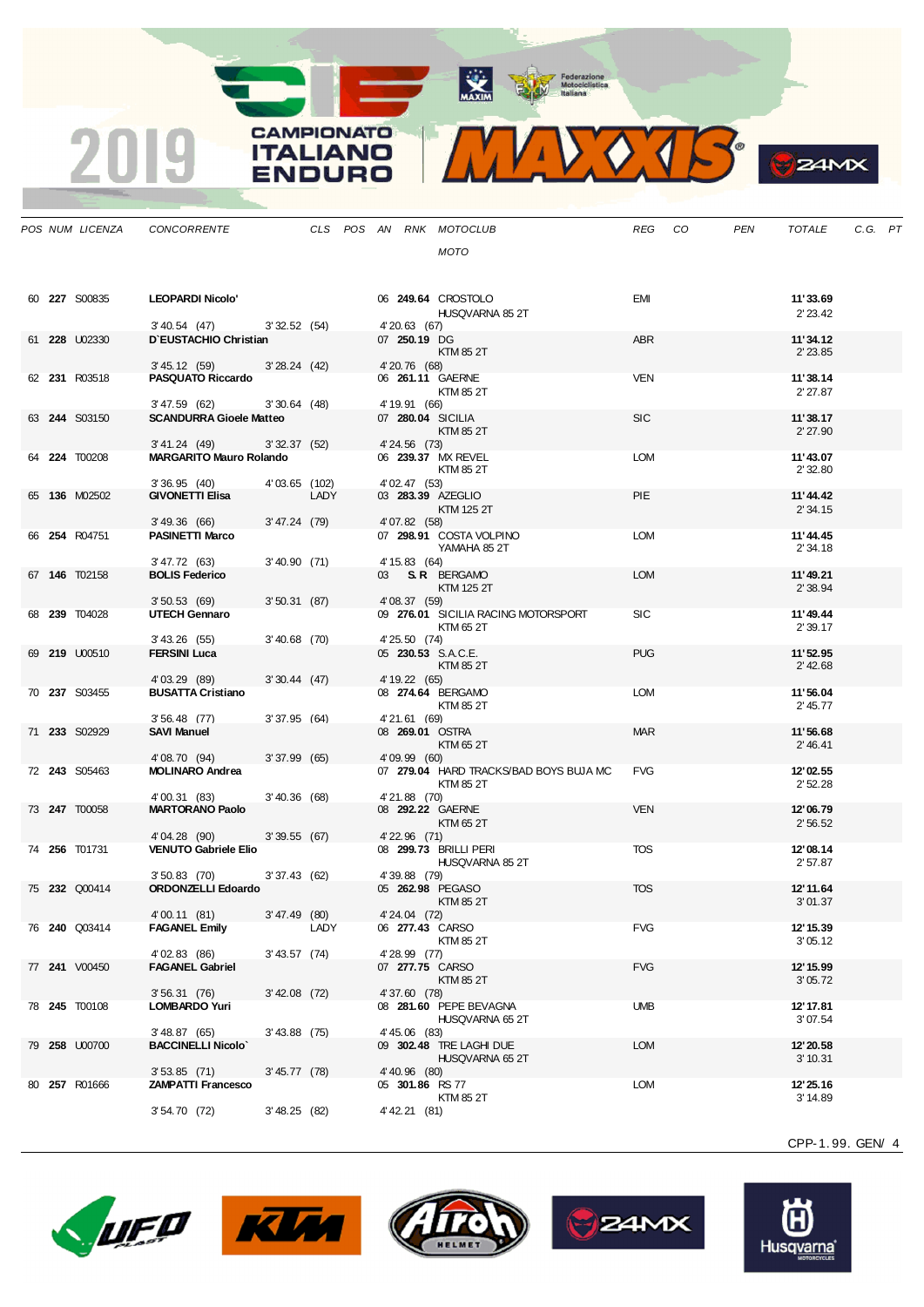MAXIM Pederazione

CAMPIONATO

**ITALIANO** 

**ENDURO** 

2019

MAXXXIS

**B**Z4MX

|  | POS NUM LICENZA      | CONCORRENTE                               |                |      |  |                | CLS POS AN RNK MOTOCLUB                           | REG        | CO | PEN | <b>TOTALE</b>         | C.G. PT |  |
|--|----------------------|-------------------------------------------|----------------|------|--|----------------|---------------------------------------------------|------------|----|-----|-----------------------|---------|--|
|  |                      |                                           |                |      |  |                | MOTO                                              |            |    |     |                       |         |  |
|  |                      |                                           |                |      |  |                |                                                   |            |    |     |                       |         |  |
|  |                      |                                           |                |      |  |                |                                                   | PIE        |    |     |                       |         |  |
|  | 81 234 T00056        | <b>GIORDANO Gabriele</b>                  |                |      |  |                | 07 270.84 DOGLIANI<br>YAMAHA 852T                 |            |    |     | 12' 27.15<br>3' 16.88 |         |  |
|  |                      | 4'25.19 (107)                             | 3'35.72(58)    |      |  | 4' 26.24 (75)  |                                                   |            |    |     |                       |         |  |
|  | 82 253 T01503        | <b>GIULIANI Matteo</b>                    |                |      |  |                | 08 298.11 PRATO<br>YAMAHA 85 2T                   | <b>TOS</b> |    |     | 12'30.14<br>3' 19.87  |         |  |
|  |                      | 3'50.50(68)                               | 3' 42.18 (73)  |      |  | 4' 57.46 (85)  |                                                   |            |    |     |                       |         |  |
|  | 83 249 S01095        | <b>TOMASI Nicholas</b>                    |                |      |  |                | 07 294.11 GAERNE                                  | <b>VEN</b> |    |     | 12'30.47              |         |  |
|  |                      | $3'54.76$ (73)                            | 3'37.03(59)    |      |  | 4' 58.68 (88)  | KTM 85 2T                                         |            |    |     | 3'20.20               |         |  |
|  | 84 235 U00511        | <b>FERSINI Matteo</b>                     |                |      |  |                | 07 270.94 S.A.C.E.                                | <b>PUG</b> |    |     | 12'32.65              |         |  |
|  |                      | 4'01.14 (84)                              | 3'47.85(81)    |      |  | 4' 43.66 (82)  | KTM 85 2T                                         |            |    |     | 3'22.38               |         |  |
|  | 85 252 V03474        | <b>RABAGLIA Christian</b>                 |                |      |  |                | 06 295.64 A.M.CROCIATI PARMA                      | <b>EMI</b> |    |     | 12'45.86              |         |  |
|  |                      |                                           |                |      |  |                | HUSQVARNA 85 2T                                   |            |    |     | 3'35.59               |         |  |
|  | 86 260 U00552        | 4' 02.15 (85)<br><b>GARZOTTO Cristian</b> | $3'45.76$ (77) |      |  | 4' 57.95 (86)  | 08 305.30 GAERNE                                  | <b>VEN</b> |    |     | 12' 52.56             |         |  |
|  |                      |                                           |                |      |  |                | KAWASAKI 65 2T                                    |            |    |     | 3' 42.29              |         |  |
|  | 87 251 T02064        | 3'56.22(75)<br><b>RUBINELLI Tommaso</b>   | $3'49.07$ (84) |      |  | 5' 07.27 (90)  | 08 295.61 TRE LAGHI DUE                           | <b>LOM</b> |    |     | 12'54.81              |         |  |
|  |                      |                                           |                |      |  |                | KTM 65 2T                                         |            |    |     | 3' 44.54              |         |  |
|  |                      | 4'06.90 (93)                              | 3'49.75(85)    |      |  | 4' 58.16 (87)  |                                                   |            |    |     |                       |         |  |
|  | 88 261 Q00600        | <b>FRANCHINI Andrea</b>                   |                |      |  |                | 05 312.37 CROSTOLO<br>HUSQVARNA 85 2T             | EMI        |    |     | 13'03.12<br>3'52.85   |         |  |
|  |                      | 4'00.16 (82)                              | 3'56.92(95)    |      |  | 5'06.04 (89)   |                                                   |            |    |     |                       |         |  |
|  | 89 269 T00179        | <b>VERGASSOLA Jacopo</b>                  |                |      |  |                | 08 326.67 SARZANA<br>HUSQVARNA 65 2T              | <b>TOS</b> |    |     | 13'07.18<br>3'56.91   |         |  |
|  |                      | 3'59.80(80)                               | 3'58.14(97)    |      |  | 5'09.24(91)    |                                                   |            |    |     |                       |         |  |
|  | 90 246 R02286        | <b>MARCHESIN Pietro</b>                   |                |      |  |                | 07 286.33 GAERNE                                  | VEN        |    |     | 13'18.24              |         |  |
|  |                      | 4' 11.80 (95)                             | 3'49.76(86)    |      |  | $5'16.68$ (93) | KTM 85 2T                                         |            |    |     | 4'07.97               |         |  |
|  | 91 270 U00129        | <b>CABASS Davide</b>                      |                |      |  |                | 09 327.21 CARSO                                   | <b>FVG</b> |    |     | 13'21.51              |         |  |
|  |                      | $3'59.75$ (79)                            | $3'50.75$ (89) |      |  | 5' 31.01 (97)  | KTM 65 2T                                         |            |    |     | 4' 11.24              |         |  |
|  | 92 262 T00531        | PITZOI Diego                              |                |      |  |                | 08 314.28 TORRE DELLA MELORIA                     | <b>TOS</b> |    |     | 13'24.05              |         |  |
|  |                      |                                           |                |      |  |                | KTM 65 2T                                         |            |    |     | 4' 13.78              |         |  |
|  | 93 271 R02991        | 4' 15.40 (98)<br><b>AUTELITANO Luca</b>   | 4' 12.74 (111) |      |  | 4' 55.91 (84)  | 05 329.01 IGLESIAS                                | <b>SAR</b> |    |     | 13'25.31              |         |  |
|  |                      |                                           |                |      |  |                | HUSQVARNA 85 2T                                   |            |    |     | 4' 15.04              |         |  |
|  | 94 265 V02357        | 4'06.75 (92)<br><b>TALOCCI Lorenzo</b>    | $3'56.83$ (94) |      |  | 5' 21.73 (94)  | 06 317.86 AMMOTORA                                | LAZ        |    |     | 13'28.83              |         |  |
|  |                      |                                           |                |      |  |                | KTM 85 2T                                         |            |    |     | 4' 18.56              |         |  |
|  |                      | 4' 15.54 (99)                             | 3'59.14(99)    |      |  | 5' 14.15 (92)  |                                                   |            |    |     |                       |         |  |
|  | 95 259 T00201        | <b>MARCHI Matteo</b>                      |                |      |  |                | 08 302.50 INTIMIANO N. NOSEDA<br><b>KTM 85 2T</b> | LOM        |    |     | 13'43.73<br>4' 33.46  |         |  |
|  |                      | 4' 19.29 (106)                            | $3'58.29$ (98) |      |  | 5' 26.15 (95)  |                                                   |            |    |     |                       |         |  |
|  | 96 236 R02458        | PERNECHELE Floriano Empo                  |                |      |  |                | 06 271.79 GAERNE<br>KAWASAKI 85 2T                | <b>VEN</b> |    |     | 13'48.91<br>4'38.64   |         |  |
|  |                      | 5' 36.92 (125)                            | 3' 44.42 (76)  |      |  | 4'27.57 (76)   |                                                   |            |    |     |                       |         |  |
|  | 97 <b>266</b> T05235 | <b>MANCINI ALUNNO Cesare</b>              |                |      |  |                | 09 318.87 GAERNE<br>HUSQVARNA 65 2T               | VEN        |    |     | 13'54.78              |         |  |
|  |                      | 4' 18.99 (105)                            | $3'58.08$ (96) |      |  | 5' 37.71 (99)  |                                                   |            |    |     | 4' 44.51              |         |  |
|  | 98 310 S05091        | <b>VOLPI Asia</b>                         |                | LADY |  |                | 05 S.R. BERGAMO                                   | LOM        |    |     | 14' 21.41             |         |  |
|  |                      | 4'31.76 (111)                             | 4' 15.93 (114) |      |  | 5' 33.72 (98)  | TM 85 2T                                          |            |    |     | 5' 11.14              |         |  |
|  | 99 238 Q03949        | <b>MORSON Kristian</b>                    |                |      |  |                | 05 274.92 VARZI                                   | LOM        |    |     | 14' 32.11             |         |  |
|  |                      | 3'59.58(78)                               | 3' 40.52 (69)  |      |  | 6'52.01(104)   | KTM 85 2T                                         |            |    |     | 5' 21.84              |         |  |
|  | 100 268 S03847       | <b>MANCINI Daniele</b>                    |                |      |  |                | 08 322.09 PONTE SAN GIOVANNI                      | <b>UMB</b> |    |     | 14' 52.63             |         |  |
|  |                      |                                           |                |      |  |                | KTM 65 2T                                         |            |    |     | 5' 42.36              |         |  |
|  | 101 277 S02979       | 4'39.99 (116)<br><b>ADAMO Alessio</b>     | 4'26.53 (119)  |      |  | 5' 46.11 (100) | 08 348.86 SICILIA                                 | <b>SIC</b> |    |     | 14' 57.82             |         |  |
|  |                      |                                           |                |      |  |                | YAMAHA 65 2T                                      |            |    |     | 5' 47.55              |         |  |
|  |                      | 5' 20.11 (124)                            | 4' 06.77 (105) |      |  | 5' 30.94 (96)  |                                                   |            |    |     |                       |         |  |
|  |                      |                                           |                |      |  |                |                                                   |            |    |     | CPP-1.99. GEN 5       |         |  |
|  |                      |                                           |                |      |  |                |                                                   |            |    |     |                       |         |  |









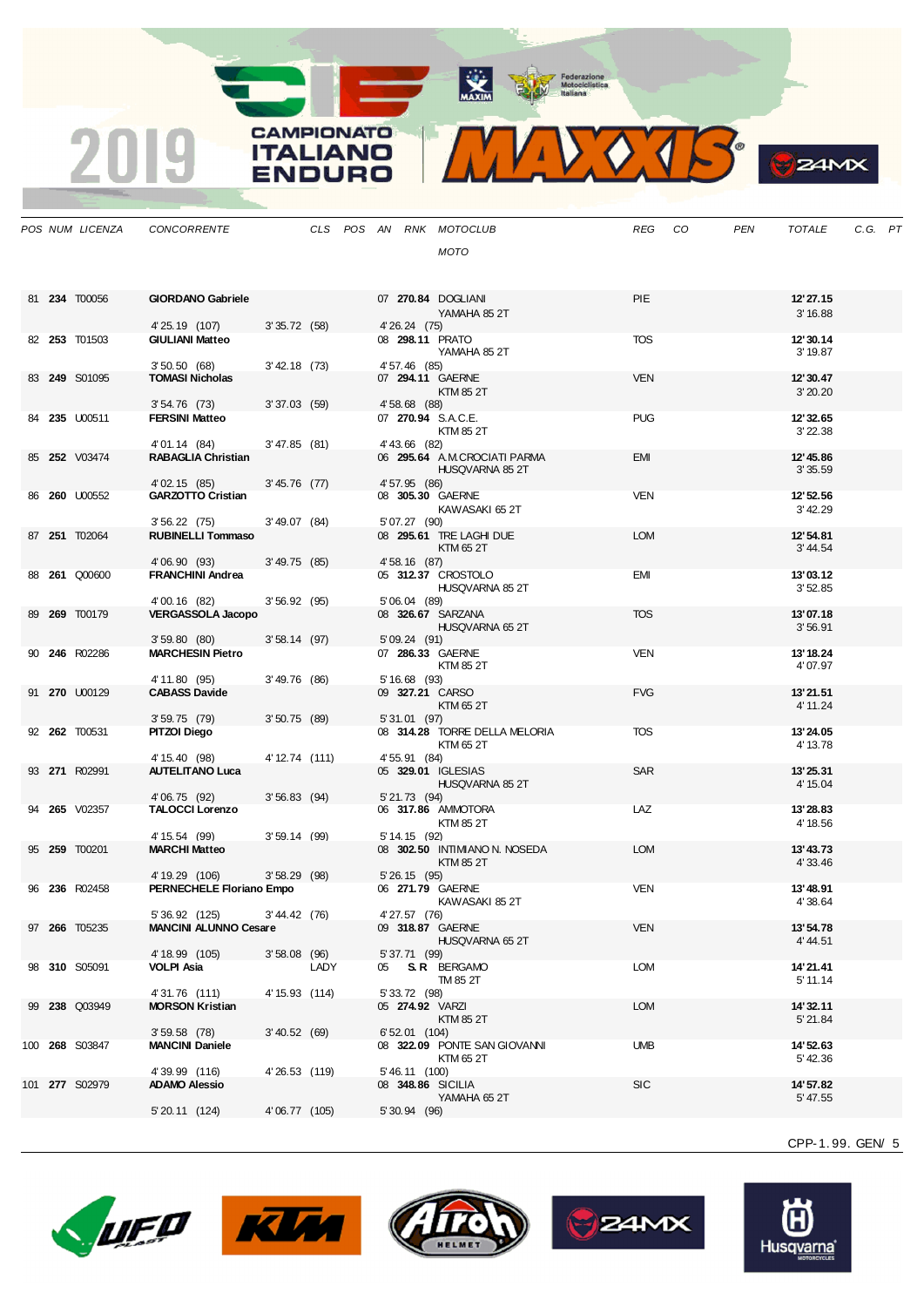MAXIM BOOR Motociclistica



| $\sim$<br>2 D<br>r |
|--------------------|
|                    |

|  | POS NUM LICENZA       | <b>CONCORRENTE</b>                       |                 |      |    |                    | CLS POS AN RNK MOTOCLUB                                   | <b>REG</b> | CO | <b>PEN</b> | <b>TOTALE</b>         | C.G. PT |  |
|--|-----------------------|------------------------------------------|-----------------|------|----|--------------------|-----------------------------------------------------------|------------|----|------------|-----------------------|---------|--|
|  |                       |                                          |                 |      |    |                    | <b>MOTO</b>                                               |            |    |            |                       |         |  |
|  |                       |                                          |                 |      |    |                    |                                                           |            |    |            |                       |         |  |
|  | 102 288 T04186        | <b>GROSSI Giacomo</b>                    |                 |      |    |                    | 09 378.12 CROSTOLO                                        | EMI        |    |            | 14'58.96              |         |  |
|  |                       |                                          |                 |      |    |                    | KTM 65 2T                                                 |            |    |            | 5' 48.69              |         |  |
|  | 103 309 S04063        | 4' 13.91 (96)<br>CINUZZI Pietro          | 4'20.20 (116)   |      | 05 | 6'24.85 (101)      | <b>S. R</b> BRILLI PERI                                   | <b>TOS</b> |    |            | 15'21.28              |         |  |
|  |                       |                                          |                 |      |    |                    | KTM 85 2T                                                 |            |    |            | 6' 11.01              |         |  |
|  |                       | 4' 17.40 (103)                           | 4' 11.41 (110)  |      |    | 6' 52.47 (105)     |                                                           |            |    |            |                       |         |  |
|  | 104 280 V02249        | ROCCATO Tommaso                          |                 |      |    |                    | 08 355.89 TRE LAGHI DUE<br>HUSQVARNA 85 2T                | <b>LOM</b> |    |            | 15'32.07<br>6'21.80   |         |  |
|  |                       | 4' 14.69 (97)                            | 4'00.79 (101)   |      |    | 7' 16.59 (106)     |                                                           |            |    |            |                       |         |  |
|  | 105 290 Q04772        | <b>GIVONETTI Elena</b>                   |                 | LADY |    |                    | 05 389.72 AZEGLIO<br><b>KTM 85 2T</b>                     | PIE        |    |            | 15' 54.32<br>6'44.05  |         |  |
|  |                       | 4' 59.59 (122)                           | 4'26.44 (118)   |      |    | $6'$ 28.29 $(102)$ |                                                           |            |    |            |                       |         |  |
|  | 106 295 T04814        | <b>PRETTO Tommaso</b>                    |                 |      |    |                    | 09 405.75 BRILLI PERI<br>HUSQVARNA 65 2T                  | <b>TOS</b> |    |            | 15' 59.55<br>6' 49.28 |         |  |
|  |                       | 4' 53.70 (119)                           | 4' 18.19 (115)  |      |    | $6' 47.66$ (103)   |                                                           |            |    |            |                       |         |  |
|  | 107 294 T00476        | <b>GAZZARI Carlos</b>                    |                 |      |    |                    | 06 405.04 ALTA VAL TREBBIA<br>SUZUKI 85 2T                | LIG        |    |            | 16'10.18<br>6'59.91   |         |  |
|  |                       | 4'41.89 (118)                            | 4'07.08 (106)   |      |    | 7' 21.21 (107)     |                                                           |            |    |            |                       |         |  |
|  | 108 <b>279</b> V00059 | <b>BONETTI Nicolo</b>                    |                 |      |    |                    | 05 355.32 RS 77                                           | <b>LOM</b> |    |            | 16' 14.21             |         |  |
|  |                       | 4'40.83 (117)                            | 4'04.41 (104)   |      |    | 7' 28.97 (108)     | KTM 85 2T                                                 |            |    |            | 7'03.94               |         |  |
|  | 109 275 R01856        | <b>BRUSCHI Marcello</b>                  |                 |      |    |                    | 07 337.76 VAL LURETTA                                     | <b>EMI</b> |    |            | 16'25.30              |         |  |
|  |                       | 4'02.93 (87)                             | 3'54.62(93)     |      |    | 8'27.75 (112)      | YAMAHA 85 2T                                              |            |    |            | 7' 15.03              |         |  |
|  | 110 297 R00781        | <b>SONCIN Isabella</b>                   |                 | LADY |    |                    | 05 416.71 VARZI                                           | <b>LOM</b> |    |            | 16'44.12              |         |  |
|  |                       | 4'27.02 (109)                            | 4'28.65 (120)   |      |    | 7' 48.45 (109)     | HUSQVARNA 85 2T                                           |            |    |            | 7' 33.85              |         |  |
|  | 111 293 R01986        | <b>FIORILLI Niccolo'</b>                 |                 |      |    |                    | 06 397.77 BRILLI PERI                                     | <b>TOS</b> |    |            | 17' 21.59             |         |  |
|  |                       |                                          |                 |      |    |                    | KTM 85 2T                                                 |            |    |            | 8'11.32               |         |  |
|  | 112 286 U01260        | 4'33.24 (112)<br><b>DELLAI Benedetta</b> | 4' 11.21 (109)  | LADY |    | 8'37.14 (113)      | 06 374.46 CIVEZZANO                                       | <b>PTR</b> |    |            | 17'29.20              |         |  |
|  |                       |                                          |                 |      |    |                    | HUSQVARNA 85 2T                                           |            |    |            | 8' 18.93              |         |  |
|  | 113 304 U01223        | 4' 17.32 (102)<br><b>BOANO Jeremy</b>    | 4'03.90 (103)   |      |    | 9'07.98 (119)      | 09 478.48 DOGLIANI                                        | PIE        |    |            | 17' 42.25             |         |  |
|  |                       |                                          |                 |      |    |                    | YAMAHA 652T                                               |            |    |            | 8'31.98               |         |  |
|  | 114 <b>274 U00509</b> | 4'37.75 (115)<br><b>CALABRESE Mario</b>  | 4'21.05 (117)   |      |    | 8' 43.45 (115)     | 06 334.77 S.A.C.E.                                        | <b>PUG</b> |    |            | 17' 56.45             |         |  |
|  |                       |                                          |                 |      |    |                    | KTM 85 2T                                                 |            |    |            | 8' 46.18              |         |  |
|  | 115 285 T03906        | 4' 03.24 (88)<br>ZORDAN Mirco            | 3'53.37(91)     |      |    | 9' 59.84 (125)     | 07 371.90 CIVEZZANO                                       | <b>PTR</b> |    |            | 18'09.90              |         |  |
|  |                       |                                          |                 |      |    |                    | HUSQVARNA 85 2T                                           |            |    |            | 8'59.63               |         |  |
|  |                       | 4' 15.74 (100)                           | 4' 14.28 (112)  |      |    | $9'39.88$ (121)    |                                                           | <b>LOM</b> |    |            |                       |         |  |
|  | 116 291 T03238        | <b>GATTI Mattia</b>                      |                 |      |    |                    | 08 390.29 CAIRATESE<br>KTM 85 2T                          |            |    |            | 18' 17.54<br>9'07.27  |         |  |
|  |                       | 4'25.61 (108)                            | 4' 11.00 (108)  |      |    | 9' 40.93 (122)     |                                                           |            |    |            |                       |         |  |
|  | 117 299 S02810        | <b>CALDERONI Alex</b>                    |                 |      |    |                    | 05 439.22 MADONNINA DEI CENTAURI INT.L<br>HUSQVARNA 85 2T | PIE        |    |            | 18'38.28<br>9'28.01   |         |  |
|  |                       | 4' 55.60 (120)                           | 4'29.63 (121)   |      |    |                    | 9' 13.05 (120)                                            |            |    |            |                       |         |  |
|  | 118 282 U00432        | <b>GRASSI Gabriel</b>                    |                 |      |    |                    | 09 364.92 BERGAMO<br>YAMAHA 65 2T                         | <b>LOM</b> |    |            | 18'44.09<br>9'33.82   |         |  |
|  |                       | 4'30.27 (110)                            | 4' 15.82 (113)  |      |    | $9'58.00$ (124)    |                                                           |            |    |            |                       |         |  |
|  | 119 267 R04531        | <b>BONANNI Michele</b>                   |                 |      |    |                    | 07 319.64 ENDURISTISTRETTI<br>KTM 85 2T                   | LAZ        |    |            | 18'50.89<br>9' 40.62  |         |  |
|  |                       | 4' 59.49 (121)                           | $3'59.21$ (100) |      |    | $9'52.19$ (123)    |                                                           |            |    |            |                       |         |  |
|  | 120 300 U03985        | <b>MENI Filippo</b>                      |                 |      |    |                    | 09 445.61 COSTA VOLPINO<br>KAWASAKI 65 2T                 | <b>LOM</b> |    |            | 19'03.77<br>9'53.50   |         |  |
|  |                       | 6'02.44 (127)                            | 5'03.07 (127)   |      |    | 7' 58.26 (110)     |                                                           |            |    |            |                       |         |  |
|  | 121 281 U00168        | <b>FRANCHINI Manuel</b>                  |                 |      |    |                    | 09 358.24 CROSTOLO<br>HUSQVARNA 65 2T                     | EMI        |    |            | 19'04.33              |         |  |
|  |                       | 4'36.38 (114)                            | 4'07.21 (107)   |      |    | 10'20.74 (126)     |                                                           |            |    |            | 9'54.06               |         |  |
|  | 122 302 T05434        | <b>BERGAMASCO Alessandro</b>             |                 |      |    |                    | 09 475.89 ISONTINO                                        | <b>FVG</b> |    |            | 19'11.28              |         |  |
|  |                       | 5' 06.33 (123)                           | 5' 20.86 (130)  |      |    | 8'44.09 (116)      | KTM 65 2T                                                 |            |    |            | 10'01.01              |         |  |
|  |                       |                                          |                 |      |    |                    |                                                           |            |    |            |                       |         |  |

**CAMPIONATO** 

**ITALIANO ENDURO** 

2019